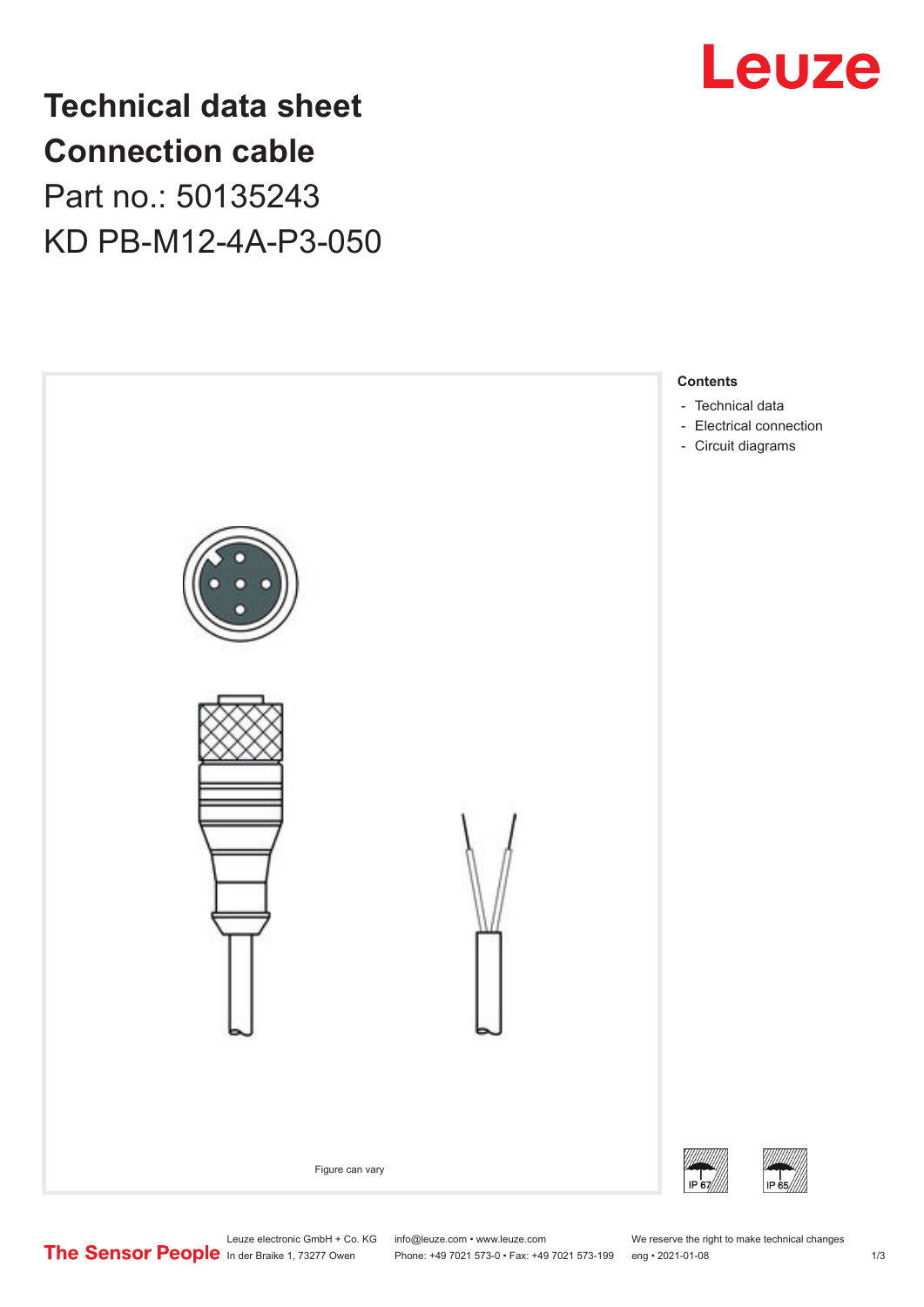### <span id="page-1-0"></span>**Technical data**

## Leuze

| <b>Basic data</b>                 |                                                                                                                                                                                                                                | <b>Mechanical data</b>                      |
|-----------------------------------|--------------------------------------------------------------------------------------------------------------------------------------------------------------------------------------------------------------------------------|---------------------------------------------|
| <b>Suitable for interface</b>     | <b>PROFIBUS DP</b>                                                                                                                                                                                                             | Width across flats<br><b>Bending cycles</b> |
| <b>Electrical data</b>            |                                                                                                                                                                                                                                | Bending radius, fle                         |
|                                   |                                                                                                                                                                                                                                | Bending radius, sta                         |
| Performance data                  |                                                                                                                                                                                                                                |                                             |
| <b>Operating voltage</b>          | 60 V DC                                                                                                                                                                                                                        | <b>Environmental d</b>                      |
| Connection                        |                                                                                                                                                                                                                                | Ambient temperatu<br>flexible use           |
|                                   |                                                                                                                                                                                                                                | Ambient temperatu                           |
| <b>Connection 1</b>               |                                                                                                                                                                                                                                | stationary use                              |
| <b>Type of connection</b>         | Connector                                                                                                                                                                                                                      | <b>Certifications</b>                       |
| <b>Thread size</b>                | M12                                                                                                                                                                                                                            |                                             |
| <b>Type</b>                       | Female                                                                                                                                                                                                                         | Degree of protectic                         |
| Handle body material              | <b>PUR</b>                                                                                                                                                                                                                     |                                             |
| No. of pins                       | 5-pin                                                                                                                                                                                                                          |                                             |
| Encoding                          | B-coded                                                                                                                                                                                                                        | <b>Classification</b>                       |
| <b>Version</b>                    | Axial                                                                                                                                                                                                                          | <b>Customs tariff num</b>                   |
| Lock                              | Screw fitting, nickel-plated diecast zinc,                                                                                                                                                                                     | eCl@ss 5.1.4                                |
|                                   | recommended torque 0.6 Nm, self-                                                                                                                                                                                               | eCl@ss 8.0                                  |
|                                   | locking                                                                                                                                                                                                                        | eCl@ss 9.0                                  |
| <b>Connection 2</b>               |                                                                                                                                                                                                                                | eCl@ss 10.0                                 |
| <b>Type of connection</b>         | Open end                                                                                                                                                                                                                       | eCl@ss 11.0                                 |
|                                   |                                                                                                                                                                                                                                | <b>ETIM 5.0</b>                             |
| <b>Cable properties</b>           |                                                                                                                                                                                                                                | <b>ETIM 6.0</b>                             |
| Number of conductors              | 2 Piece(s)                                                                                                                                                                                                                     | <b>ETIM 7.0</b>                             |
| Wire cross section                | $0.64$ mm <sup>2</sup>                                                                                                                                                                                                         |                                             |
| <b>AWG</b>                        | 19                                                                                                                                                                                                                             |                                             |
| Sheathing color                   | Violet                                                                                                                                                                                                                         |                                             |
| <b>Shielded</b>                   | <b>Yes</b>                                                                                                                                                                                                                     |                                             |
| Silicone-free                     | Yes                                                                                                                                                                                                                            |                                             |
| Cable design                      | Connection cable (open on one end)                                                                                                                                                                                             |                                             |
| Cable diameter (external)         | $7.7$ mm                                                                                                                                                                                                                       |                                             |
| Cable length                      | 5,000 mm                                                                                                                                                                                                                       |                                             |
| <b>Sheathing material</b>         | <b>PUR</b>                                                                                                                                                                                                                     |                                             |
| <b>Wire insulation</b>            | <b>PE</b>                                                                                                                                                                                                                      |                                             |
|                                   | <b>Yes</b>                                                                                                                                                                                                                     |                                             |
| Suitability for drag chains       |                                                                                                                                                                                                                                |                                             |
| <b>Traverse rate</b>              | Max. 3.3 m/s with horiz. traverse path of<br>5m and and max. acceleration of 5m/s <sup>2</sup>                                                                                                                                 |                                             |
| Properties of the outer sheathing | Free of CFC, cadmium, silicone, halogen<br>and lead, matt, low-adhesion, abrasion-<br>resistant, easily machine-processable                                                                                                    |                                             |
| Resistance of the outer sheathing | Hydrolysis and microbe resistant, good<br>oil, gasoline and chemical resistance in<br>accordance with VDE 0472 part 803 test<br>B, flame retardant in accordance with UL<br>1581 VW1 / CSA FT1 / IEC 60332-1,<br>IEC 60332-2-2 |                                             |

| <b>Width across flats</b>                                         | $13 \text{ mm}$          |
|-------------------------------------------------------------------|--------------------------|
| <b>Bending cycles</b>                                             | 5,000,000 Piece(s)       |
| Bending radius, flexible laying, min.                             | Min. 12 x cable diameter |
| Bending radius, stationary laying, min. Min. 7.5 x cable diameter |                          |
| <b>Environmental data</b>                                         |                          |
| Ambient temperature, operation,<br>flexible use                   | $-20$ 70 °C              |
| Ambient temperature, operation,<br>stationary use                 | $-4080 °C$               |
| <b>Certifications</b>                                             |                          |
| Degree of protection                                              | IP 65                    |
|                                                                   |                          |
|                                                                   | IP 67                    |
| <b>Classification</b>                                             |                          |
| <b>Customs tariff number</b>                                      | 85444290                 |
| eCl@ss 5.1.4                                                      | 27279201                 |
| eCl@ss 8.0                                                        | 27279218                 |
| eCl@ss 9.0                                                        | 27060311                 |
| eCl@ss 10.0                                                       | 27060311                 |
| eCl@ss 11.0                                                       | 27060311                 |
| <b>ETIM 5.0</b>                                                   | EC001855                 |
| <b>ETIM 6.0</b>                                                   | EC001855                 |

### **Electrical connection**

#### **Connection 1**

| <b>Type of connection</b> | Connector                                                                             |
|---------------------------|---------------------------------------------------------------------------------------|
| <b>Thread size</b>        | M <sub>12</sub>                                                                       |
| <b>Type</b>               | Female                                                                                |
| Handle body material      | <b>PUR</b>                                                                            |
| No. of pins               | $5$ -pin                                                                              |
| Encoding                  | B-coded                                                                               |
| Version                   | Axial                                                                                 |
| Lock                      | Screw fitting, nickel-plated diecast zinc, recommended<br>torque 0.6 Nm, self-locking |

Leuze electronic GmbH + Co. KG info@leuze.com • www.leuze.com We reserve the right to make technical changes

ln der Braike 1, 73277 Owen Phone: +49 7021 573-0 • Fax: +49 7021 573-199 eng • 2021-01-08 2/3